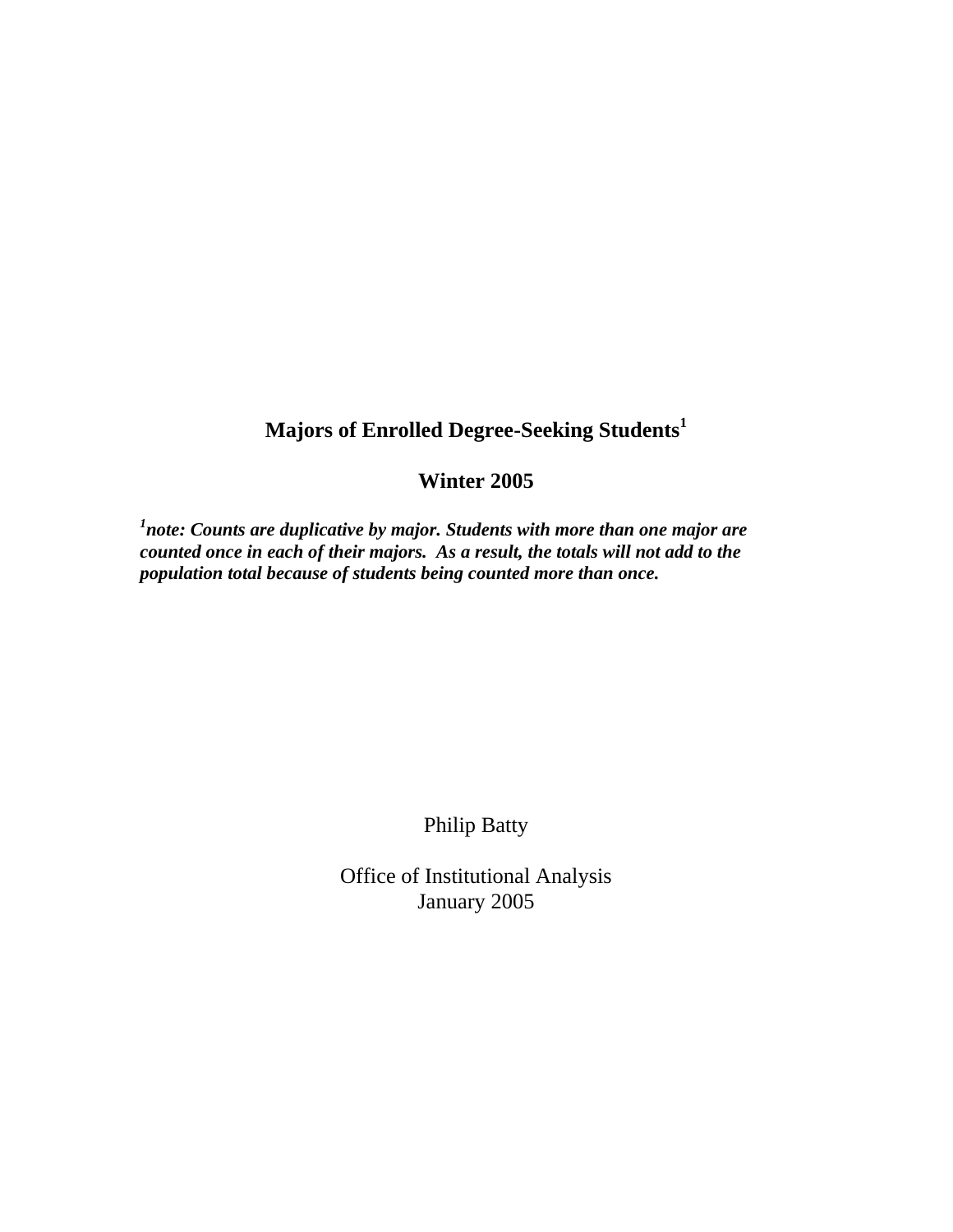## **Enrollment of Undergraduate Degree-seeking Students by Major and Class Winter 2005**

|                                 | FR             | <b>SO</b>      | <b>JR</b>      | <b>SR</b> | <b>Total</b>   |
|---------------------------------|----------------|----------------|----------------|-----------|----------------|
| <b>ACCOUNTING</b>               | 9              | 19             | 128            | 177       | 333            |
| <b>ANTHROPOLOGY</b>             | $\overline{7}$ | 19             | 19             | 36        | 81             |
| <b>ADV PUBLIC RELATIONS</b>     | 47             | 85             | 116            | 198       | 446            |
| <b>ART &amp; DESIGN</b>         | 66             | 50             | 48             | 163       | 327            |
| <b>ATHLETIC TRAINING</b>        | 23             | 30             | 13             | 16        | 82             |
| <b>BUSINESS ECONOMICS</b>       | $\overline{2}$ | 0              | 36             | 58        | 96             |
| <b>BEHAVIORAL SCIENCE</b>       | 11             | 23             | 23             | 39        | 96             |
| <b>BIOLOGY</b>                  | 78             | 109            | 78             | 173       | 438            |
| <b>BIOMEDICAL SCI</b>           | 76             | 160            | 96             | 146       | 478            |
| <b>BIOPSYCHOLOGY</b>            | 5              | 5              | 5              | 7         | 22             |
| <b>BROADCASTING</b>             | 20             | 30             | 30             | 40        | 120            |
| <b>BUSINESS GENERAL</b>         | 21             | 23             | 67             | 101       | 212            |
| <b>CHEMISTRY</b>                | 18             | 25             | 18             | 41        | 102            |
| <b>CRIMINAL JUSTICE</b>         | 71             | 142            | 177            | 208       | 598            |
| THE CLASSICAL TRADITION         | 4              | $\overline{4}$ | 9              | 9         | 26             |
| <b>CLINICAL LAB SCIENCES</b>    | 0              | 9              | 3              | 17        | 29             |
| <b>CELL &amp; MOLECULAR BIO</b> | 8              | 11             | 3              | 6         | 28             |
| <b>COMMUNICATIONS</b>           | 28             | 50             | 56             | 84        | 218            |
| <b>COMPUTER SCIENCE</b>         | 0              | 9              | 45             | 90        | 144            |
| <b>DANCE</b>                    | 7              | 7              | 6              | 9         | 29             |
| <b>UG DEGREE SEEKING</b>        | 987            | 498            | 187            | 111       | 1783           |
| <b>ECONOMICS</b>                | 0              | 0              | $\overline{7}$ | 19        | 26             |
| <b>ENGINEERING</b>              | 3              | 1              | $\overline{2}$ | 110       | 116            |
| <b>ENGLISH</b>                  | 76             | 145            | 210            | 552       | 983            |
| <b>EARTH SCIENCE</b>            | 1              | $\overline{2}$ | 4              | 19        | 26             |
| <b>FINANCE</b>                  | 6              | 5              | 122            | 239       | 372            |
| <b>FRENCH</b>                   | $\overline{2}$ | 5              | $\overline{7}$ | 23        | 37             |
| <b>FILM &amp; VIDEO</b>         | 56             | 71             | 65             | 93        | 285            |
| <b>GEOCHEMISTRY</b>             | 0              | 1              | 1              | 5         | $\overline{7}$ |
| <b>GEOLOGY</b>                  | 5              | 9              | 10             | 18        | 42             |
| <b>GERMAN</b>                   | $\overline{7}$ | 5              | 6              | 12        | 30             |
| <b>SOC STUDIES GROUP</b>        | 42             | 77             | 120            | 342       | 581            |
| <b>GEOGRAPHY</b>                | $\mathbf 0$    | 3              | 10             | 25        | 38             |
| <b>GREEK</b>                    | $\overline{2}$ | 0              | 1              | 4         | $\overline{7}$ |
| <b>INTEGRATED SCIENCE</b>       | 14             | 30             | 45             | 127       | 216            |
| <b>HEALTH COMM</b>              | 5              | 15             | 14             | 27        | 61             |
| <b>HEALTH SCIENCE</b>           | 42             | 112            | 117            | 215       | 486            |
| <b>HISTORY</b>                  | 37             | 101            | 105            | 241       | 484            |
| <b>HOSPITALITY TOURISM</b>      | 26             | 80             | 93             | 107       | 306            |
| <b>INTERNATIONAL BUSINESS</b>   | 5              | 5              | 25             | 42        | 77             |
| <b>INFORMATION SYSTEMS</b>      | $\mathbf 0$    | 6              | 12             | 50        | 68             |
| <b>INTERNATIONAL REL</b>        | 17             | 20             | 23             | 38        | 98             |
| <b>JOURNALISM</b>               | 25             | 21             | 27             | 17        | 90             |
| <b>LATIN</b>                    | 0              | 1              | 1              | 4         | 6              |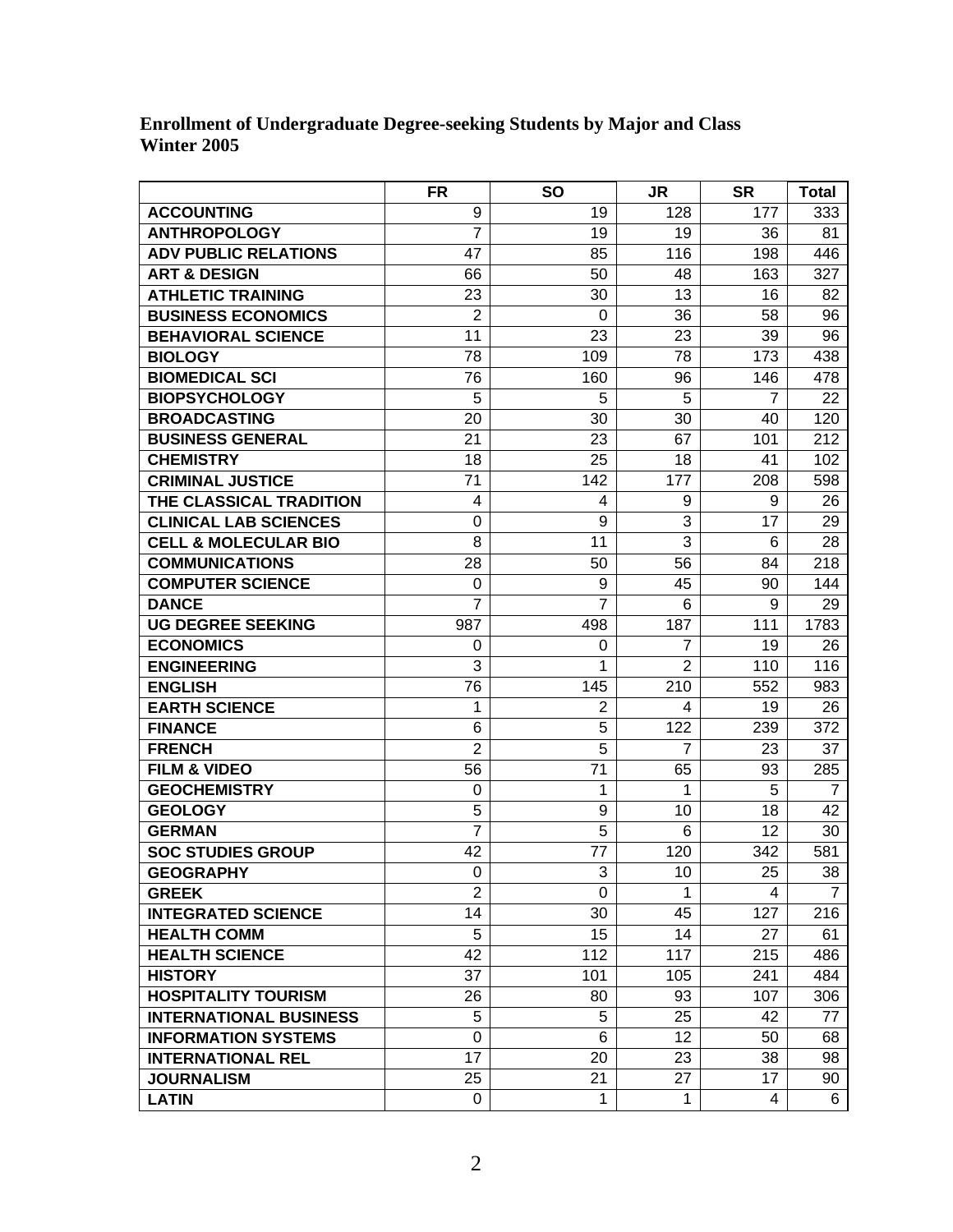|                              | <b>FR</b>      | <b>SO</b>       | <b>JR</b>      | <b>SR</b>      | <b>Total</b> |
|------------------------------|----------------|-----------------|----------------|----------------|--------------|
| <b>LIBERAL STUDIES</b>       | 3              | 16              | 39             | 58             | 116          |
| <b>LEGAL STUDIES</b>         | 14             | 21              | 26             | 45             | 106          |
| <b>MANAGEMENT</b>            | 8              | $\overline{7}$  | 130            | 255            | 400          |
| <b>MEDICAL</b>               | 0              | $\mathbf 0$     | 1              | 15             | 16           |
| <b>IMAGING/RADIATION SCI</b> |                |                 |                |                |              |
| <b>MARKETING</b>             | 6              | 6               | 110            | 239            | 361          |
| <b>MATHEMATICS</b>           | 55             | $\overline{71}$ | 76             | 179            | 381          |
| <b>MUSIC</b>                 | 28             | 29              | 29             | 66             | 152          |
| <b>UG NON-DEGREE</b>         | 168            | 21              | 5              | 3              | 197          |
| <b>NAT RESOURCE MGT</b>      | 7              | 21              | 30             | 39             | 97           |
| <b>NURSING</b>               | 1              | 130             | 163            | 320            | 614          |
| <b>PRE NUR - RN</b>          | 1              | 6               | 10             | 19             | 36           |
| <b>OCCUP SAFETY</b>          | 1              | $\overline{2}$  | 9              | 32             | 44           |
| <b>PUBLIC ADMIN</b>          | 3              | 12              | 33             | 45             | 93           |
| <b>PHYSICAL EDUC</b>         | 24             | 78              | 96             | 230            | 428          |
| <b>PHILOSOPHY</b>            | 9              | 15              | 20             | 35             | 79           |
| <b>PHOTOGRAPHY</b>           | 23             | 41              | 53             | 53             | 170          |
| <b>PHYSICS</b>               | $\overline{4}$ | 11              | 6              | 13             | 34           |
| <b>POLITICAL SCI</b>         | 26             | 55              | 53             | 94             | 228          |
| <b>PSYCHOLOGY</b>            | 73             | 136             | 166            | 254            | 629          |
| <b>RECREATION</b>            | 4              | 8               | 21             | 37             | 70           |
| <b>RUSSIAN STUDIES</b>       | $\mathbf 0$    | $\overline{4}$  | 3              | 14             | 21           |
| <b>SOCIOLOGY</b>             | $\overline{7}$ | 17              | 51             | 78             | 153          |
| <b>SPANISH</b>               | 28             | 51              | 52             | 95             | 226          |
| <b>SPECIAL ED - PSYCH</b>    | 37             | 93              | 102            | 216            | 448          |
| <b>STATISTICS</b>            | 3              | 9               | $\overline{7}$ | 15             | 34           |
| <b>SOCIAL WORK</b>           | 36             | 73              | 66             | 92             | 267          |
| <b>THEATRE</b>               | 9              | 15              | 17             | 17             | 58           |
| <b>WRITING</b>               | 16             | 25              | 43             | 66             | 150          |
| <b>PRE BUSINESS</b>          | 303            | 464             | 207            | 52             | 1026         |
| <b>PRE COMPUTER SCI</b>      | 24             | 54              | 23             | 10             | 111          |
| <b>PRE ECONOMICS</b>         | 0              | $\Omega$        | 1              | 0              | 1            |
| <b>PRE ENGINEERING</b>       | 147            | 110             | 83             | 72             | 412          |
| <b>PRE HEALTH</b>            | 86             | 12              | 6              | $\overline{2}$ | 106          |
| <b>PRE INFO SYSTEMS</b>      | 15             | 30              | 22             | 14             | 81           |
| <b>PRE MED TECH</b>          | 65             | 8               | 1              | 4              | 78           |
| <b>PRE MED IMAGING</b>       | 13             | 25              | 15             | 4              | 57           |
| <b>PRE NURSING</b>           | 247            | 127             | 67             | 91             | 532          |
| <b>PRE PHYSICAL THER</b>     | 46             | 41              | 6              | 5              | 98           |